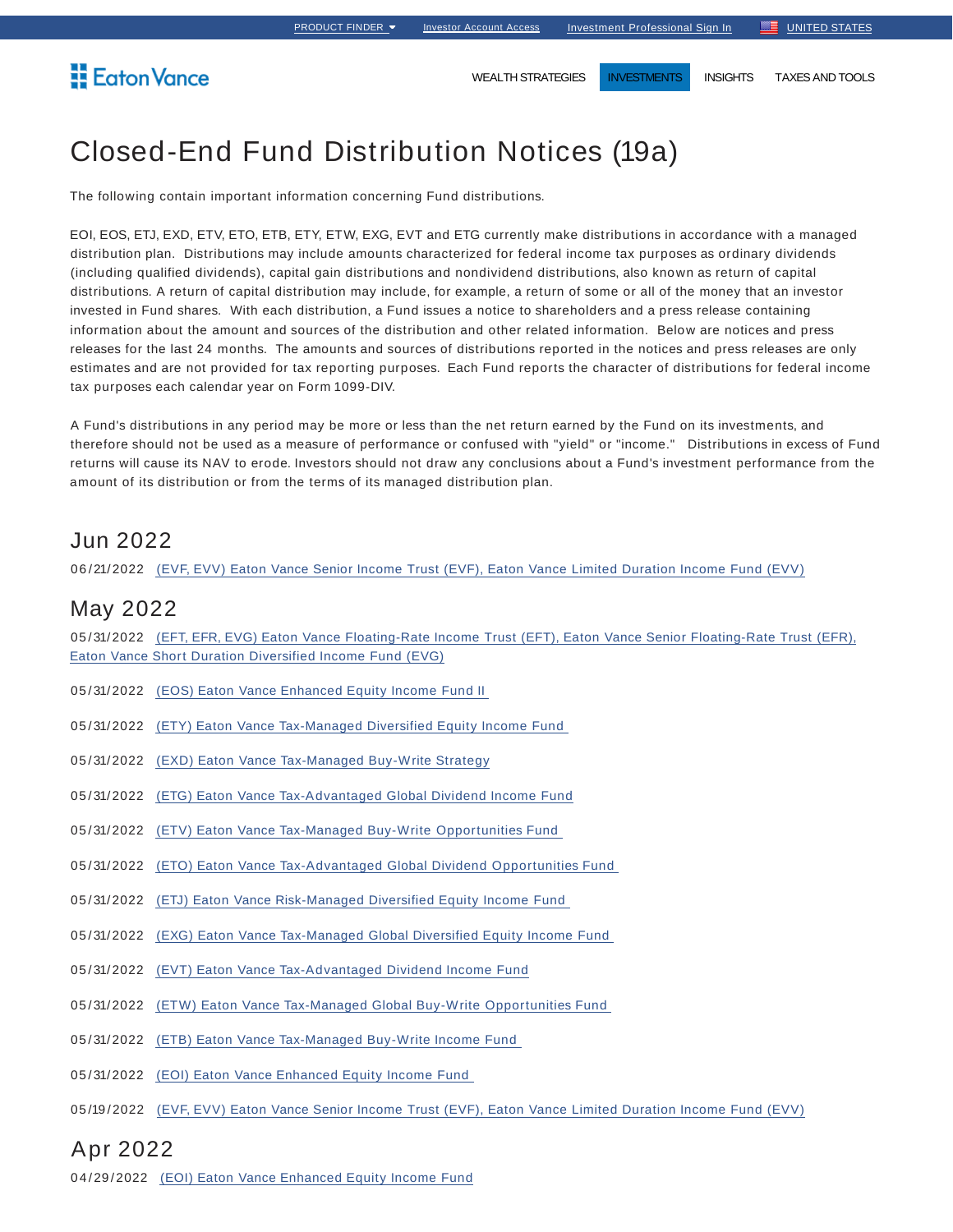- 04/29/2022 (EOS) Eaton Vance Enhanced Equity Income Fund II
- 04/29/2022 (ETB) Eaton Vance Tax-Managed Buy-Write Income Fund
- 04/29/2022 (ETJ) Eaton Vance Risk-Managed Diversified Equity Income Fund
- 04/29/2022 (ETY) Eaton Vance Tax-Managed Diversified Equity Income Fund
- 04/29/2022 (EXG) Eaton Vance Tax-Managed Global Diversified Equity Income Fund
- 04/29/2022 (ETV) Eaton Vance Tax-Managed Buy-Write Opportunities Fund
- 04/29/2022 (ETW) Eaton Vance Tax-Managed Global Buy-Write Opportunities Fund
- 04/29/2022 (EXD) Eaton Vance Tax-Managed Buy-Write Strategy Fund
- 04/29/2022 (ETO) Eaton Vance Tax-Advantaged Global Dividend Opportunities Fund
- 04/29/2022 (EVT) Eaton Vance Tax-Advantaged Dividend Income Fund
- 04/29/2022 (ETG) Eaton Vance Tax-Advantaged Global Dividend Income Fund

04/29/2022 (EFT, EFR, EVG) Eaton Vance Floating-Rate Income Trust (EFT), Eaton Vance Senior Floating-Rate Trust (EFR), Eaton Vance Short Duration Diversified Income Fund (EVG)

04/18/2022 (EVF, EVV) Eaton Vance Senior Income Trust (EVF), Eaton Vance Limited Duration Income Fund (EVV)

### Mar 2022

03/31/2022 (EFT, EFR, EVG, ENX) Eaton Vance Floating-Rate Income Trust (EFT), Eaton Vance Senior Floating-Rate Trust (EFR), Eaton Vance Short Duration Diversified Income Fund (EVG), Eaton Vance New York Municipal Bond Fund (ENX)

- 03/31/2022 (EXG) Eaton Vance Tax-Managed Global Diversified Equity Income Fund
- 03/31/2022 (EOS) Eaton Vance Enhanced Equity Income Fund II
- 03/31/2022 (EVT) Eaton Vance Tax-Advantaged Dividend Income Fund
- 03/31/2022 (EXD) Eaton Vance Tax-Managed Buy-Write Strategy
- 03/31/2022 (ETV) Eaton Vance Tax-Managed Buy-Write Opportunities Fund
- 03/31/2022 (ETW) Eaton Vance Tax-Managed Global Buy-Write Opportunities Fund
- 03/31/2022 (ETG) Eaton Vance Tax-Advantaged Global Dividend Income Fund
- 03/31/2022 (ETY) Eaton Vance Tax-Managed Diversified Equity Income Fund
- 03/31/2022 (ETO) Eaton Vance Tax-Advantaged Global Dividend Opportunities Fund
- 03/31/2022 (ETB) Eaton Vance Tax-Managed Buy-Write Income Fund
- 03/31/2022 (ETJ) Eaton Vance Risk-Managed Diversified Equity Income Fund
- 03/31/2022 (EOI) Eaton Vance Enhanced Equity Income Fund

03/18/2022 (EVF, EVV, EFL) Eaton Vance Senior Income Trust (EVF), Eaton Vance Limited Duration Income Fund (EVV), Eaton Vance Floating-Rate 2022 Target Term Trust (EFL)

### Feb 2022

- 02/28/2022 (EOI) Eaton Vance Enhanced Equity Income Fund
- 02/28/2022 (EOS) Eaton Vance Enhanced Equity Income Fund II
- 02/28/2022 (ETB) Eaton Vance Tax-Managed Buy-Write Income Fund
- 02/28/2022 (ETJ) Eaton Vance Risk-Managed Diversified Equity Income Fund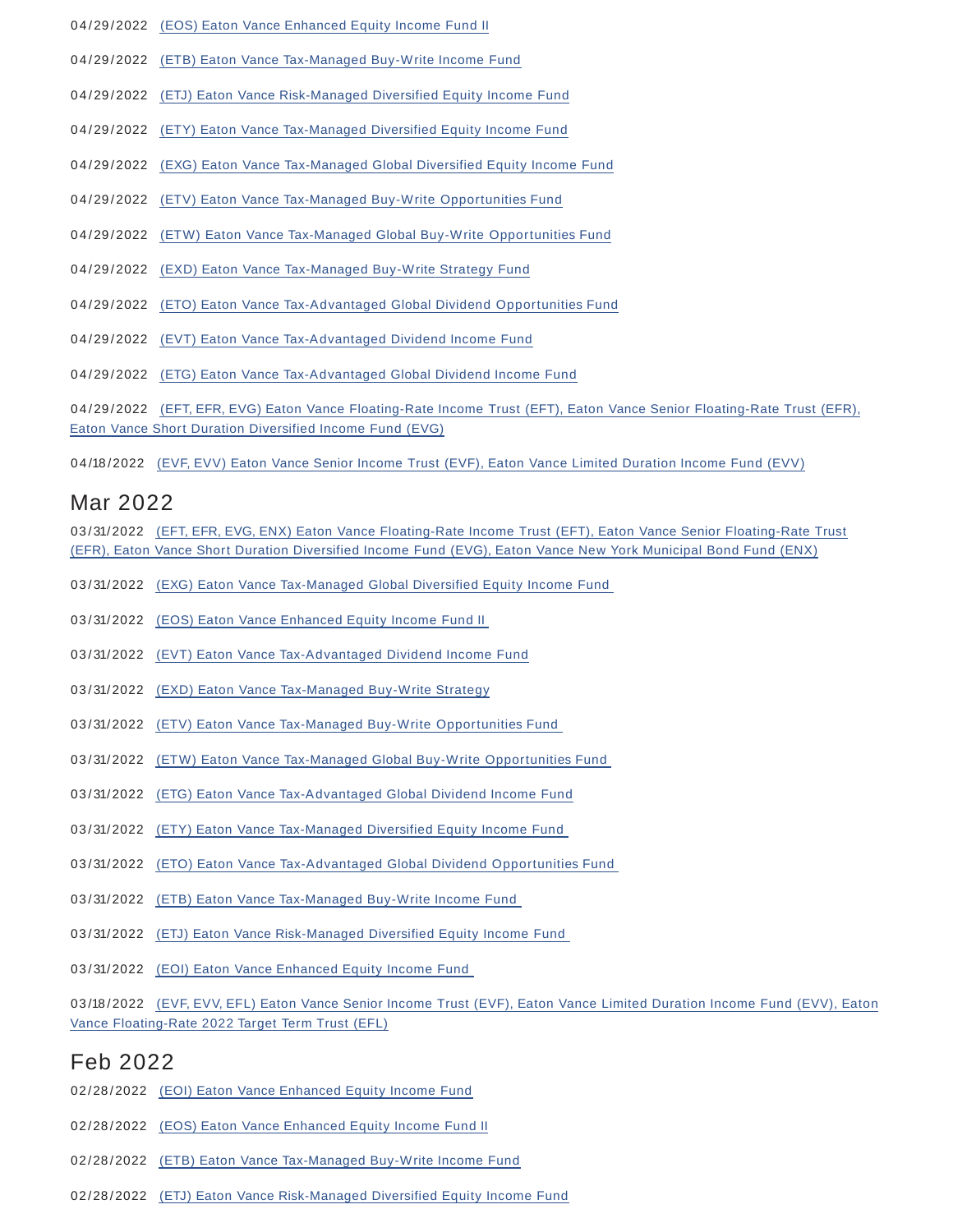- 02/28/2022 (ETY) Eaton Vance Tax-Managed Diversified Equity Income Fund
- 02/28/2022 (EXG) Eaton Vance Tax-Managed Global Diversified Equity Income Fund
- 02/28/2022 (ETV) Eaton Vance Tax-Managed Buy-Write Opportunities Fund
- 02/28/2022 (ETW) Eaton Vance Tax-Managed Global Buy-Write Opportunities Fund
- 02/28/2022 (EXD) Eaton Vance Tax-Managed Buy-Write Strategy Fund
- 02/28/2022 (ETO) Eaton Vance Tax-Advantaged Global Dividend Opportunities Fund
- 02/28/2022 (EVT) Eaton Vance Tax-Advantaged Dividend Income Fund
- 02/28/2022 (ETG) Eaton Vance Tax-Advantaged Global Dividend Income Fund

02/28/2022 (EFT, EFR, EVG, EIM, ENX) Eaton Vance Floating-Rate Income Trust (EFT), Eaton Vance Senior Floating-Rate Trust (EFR), Eaton Vance Short Duration Diversified Income Fund (EVG), Municipal Bond Fund (EIM), New York Municipal Bond Fund (ENX)

02/18/2022 (EVF, EVV) Eaton Vance Senior Income Trust (EVF), Eaton Vance Limited Duration Income Fund (EVV)

### Jan 2022

- 01/31/2022 (ETV) Eaton Vance Tax-Managed Buy-Write Opportunities Fund
- 01/31/2022 (ETW) Eaton Vance Tax-Managed Global Buy-Write Opportunities Fund
- 01/ 31/2022 (ETY) Eaton Vance Tax-Managed Diversified Equity Income Fund
- 01/ 31/2022 (EVT) Eaton Vance Tax-Advantaged Dividend Income Fund
- 01/ 31/2022 (ETO) Eaton Vance Tax-Advantaged Global Dividend Opportunities Fund
- 01/ 31/2022 (EXG) Eaton Vance Tax-Managed Global Diversified Equity Income Fund
- 01/ 31/2022 (EXD) Eaton Vance Tax-Managed Buy-Write Strategy
- 01/ 31/2022 (EOI) Eaton Vance Enhanced Equity Income Fund
- 01/ 31/2022 (ETG) Eaton Vance Tax-Advantaged Global Dividend Income Fund
- 01/ 31/2022 (EOS) Eaton Vance Enhanced Equity Income Fund II
- 01/ 31/2022 (ETJ) Eaton Vance Risk-Managed Diversified Equity Income Fund
- 01/ 31/2022 (ETB) Eaton Vance Tax-Managed Buy-Write Income Fund

01/ 31/2022 (EFT, EFR, EVG, ENX) Eaton Vance Floating-Rate Income Trust (EFT), Eaton Vance Senior Floating-Rate Trust (EFR), Eaton Vance Short Duration Diversified Income Fund (EVG), Eaton Vance New York Municipal Bond Fund (ENX)

01/20/2022 (EVF, EVV) Eaton Vance Senior Income Trust (EVF), Eaton Vance Limited Duration Income Fund (EVV)

### Dec 2021

- 12/ 31/2021 (EXG) Eaton Vance Tax-Managed Global Diversified Equity Income Fund
- 12/ 31/2021 (EOI) Eaton Vance Enhanced Equity Income Fund
- 12/ 31/2021 (ETJ) Eaton Vance Risk-Managed Diversified Equity Income Fund
- 12/ 31/2021 (ETG) Eaton Vance Tax-Advantaged Global Dividend Income Fund
- 12/ 31/2021 (ETB) Eaton Vance Tax-Managed Buy-Write Income Fund
- 12/31/2021 (ETY) Eaton Vance Tax-Managed Diversified Equity Income Fund
- 12/ 31/2021 (EOS) Eaton Vance Enhanced Equity Income Fund II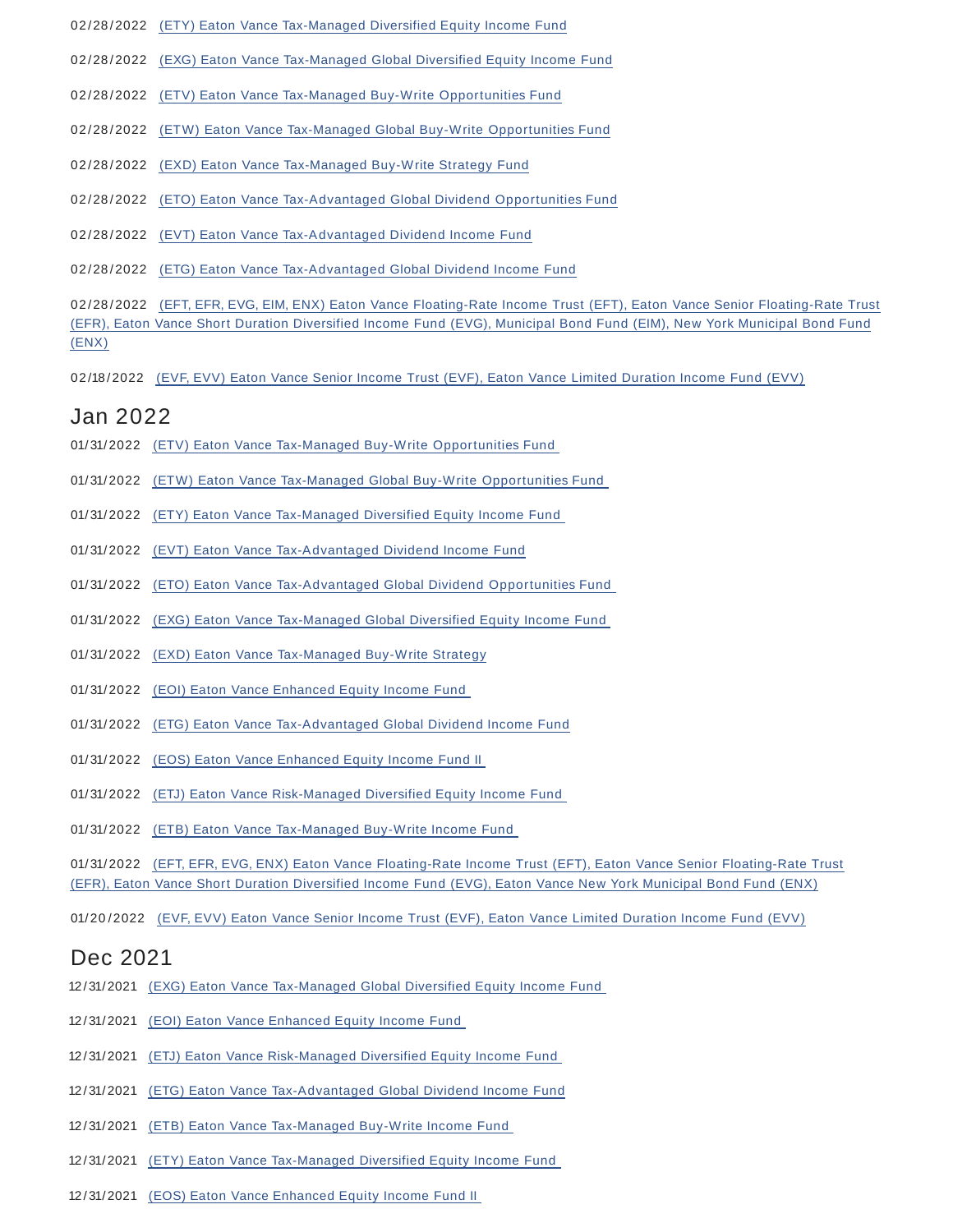- 12/31/2021 (ETW) Eaton Vance Tax-Managed Global Buy-Write Opportunities Fund
- 12/ 31/2021 (EVT) Eaton Vance Tax-Advantaged Dividend Income Fund
- 12/ 31/2021 (EXD) Eaton Vance Tax-Managed Buy-Write Strategy
- 12/ 31/2021 (ETO) Eaton Vance Tax-Advantaged Global Dividend Opportunities Fund
- 12/ 31/2021 (ETV) Eaton Vance Tax-Managed Buy-Write Opportunities Fund
- 12/ 31/2021 (EVF, EVV) Eaton Vance Senior Income Trust (EVF), Eaton Vance Limited Duration Income Fund (EVV)

12/ 31/2021 (EFT, EFR, EVG) Eaton Vance Floating-Rate Income Trust (EFT), Eaton Vance Senior Floating-Rate Trust (EFR), Eaton Vance Short Duration Diversified Income Fund (EVG)

## Nov 2021

- 11/30/2021 (ETG) Eaton Vance Tax-Advantaged Global Dividend Income
- 11/ 30 /2021 (EXG) Eaton Vance Tax-Managed Global Diversified Equity Income Fund
- 11/ 30 /2021 (EVT) Eaton Vance Tax-Advantaged Dividend Income Fund
- 11/ 30 /2021 (ETO) Eaton Vance Tax-Advantaged Global Dividend Opportunities Fund
- 11/ 30 /2021 (ETJ) Eaton Vance Risk-Managed Diversified Equity Income Fund
- 11/ 30 /2021 (ETW) Eaton Vance Tax-Managed Global Buy-Write Opportunities Fund
- 11/ 30 /2021 (EXD) Eaton Vance Tax-Managed Buy-Write Strategy Fund
- 11/ 30 /2021 (EOS) Eaton Vance Enhanced Equity Income Fund II
- 11/ 30 /2021 (ETB) Eaton Vance Tax-Managed Buy-Write Income Fund
- 11/ 30 /2021 (ETV) Eaton Vance Tax-Managed Buy-Write Opportunities Fund
- 11/30/2021 (EOI) Eaton Vance Enhanced Equity Income Fund
- 11/ 30 /2021 (ETY) Eaton Vance Tax-Managed Diversified Equity Income Fund

11/ 30 /2021 (EFT, EFR, EVG) Eaton Vance Floating-Rate Income Trust (EFT), Eaton Vance Senior Floating-Rate Trust (EFR). Eaton Vance Short Duration Diversified Income Fund (EVG)

11/19 /2021 (EVV) Eaton Vance Limited Duration Income Fund

# Oct 2021

- 10 /29 /2021 (EXG) Eaton Vance Tax-Managed Global Diversified Equity Income Fund
- 10 /29 /2021 (EXD) Eaton Vance Tax-Managed Buy-Write Strategy
- 10 /29 /2021 (ETG) Eaton Vance Tax-Advantaged Global Dividend Income Fund
- 10 /29 /2021 (ETJ) Eaton Vance Risk-Managed Diversified Equity Income Fund
- 10 /29 /2021 (EOI) Eaton Vance Enhanced Equity Income Fund
- 10 /29 /2021 (ETV) Eaton Vance Tax-Managed Buy-Write Opportunities Fund
- 10 /29 /2021 (ETO) Eaton Vance Tax-Advantaged Global Dividend Opportunities Fund
- 10 /29 /2021 (ETW) Eaton Vance Tax-Managed Global Buy-Write Opportunities Fund
- 10 /29 /2021 (ETB) Eaton Vance Tax-Managed Buy-Write Income Fund
- 10 /29 /2021 (EVT) Eaton Vance Tax-Advantaged Dividend Income Fund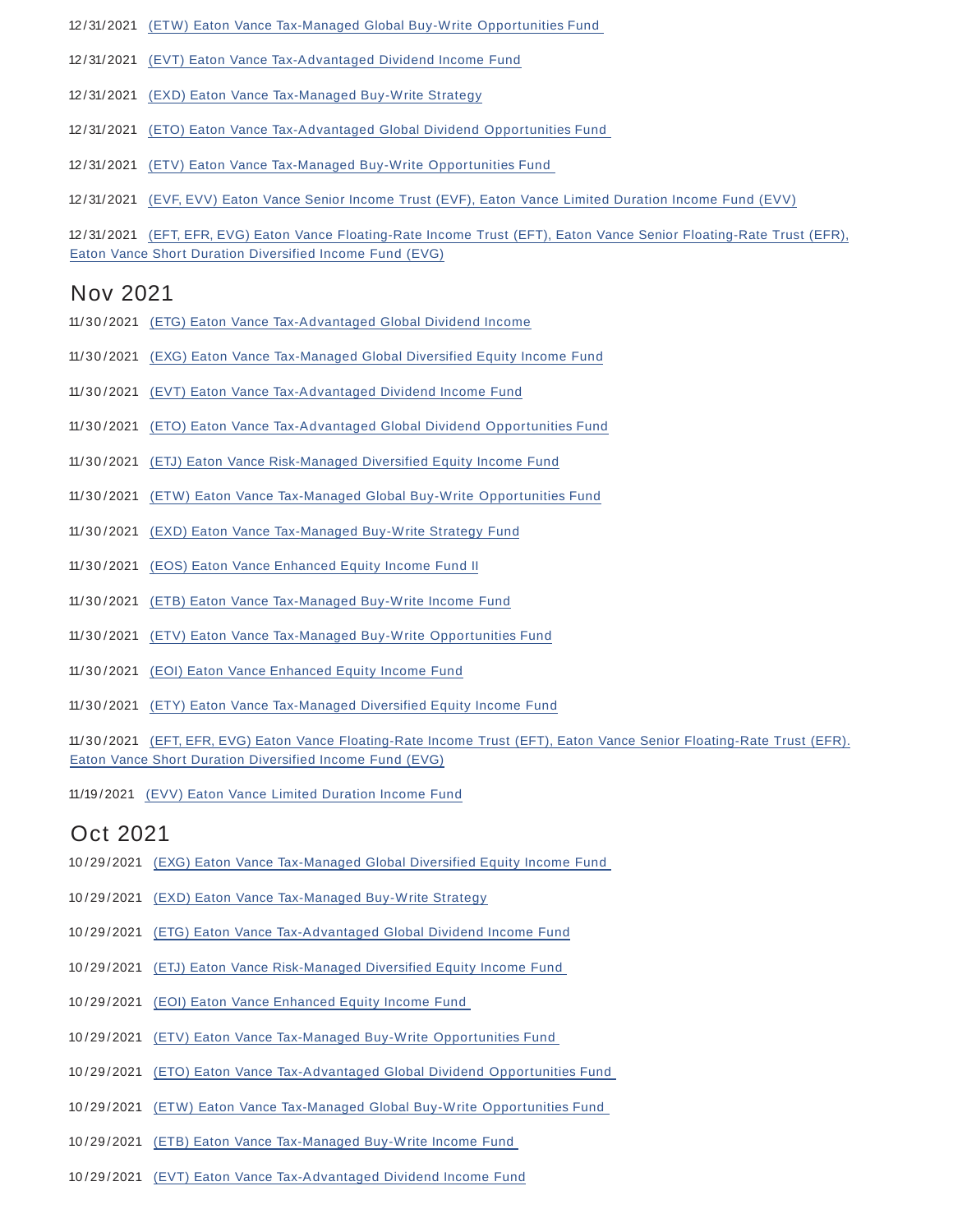10 /29 /2021 (EOS) Eaton Vance Enhanced Equity Income Fund II

10 /29 /2021 (ETY) Eaton Vance Tax-Managed Diversified Equity Income Fund

- 10 /29 /2021 (EVG, EFR) Eaton Vance Short Duration Diversified Income Fund (EVG), Eaton Vance Senior Floating-Rate Trust (EFR)
- 10 /19 /2021 (EVV) Eaton Vance Limited Duration Income Fund

### Sep 2021

09/30/2021 (EVG, EFT, EFR) Eaton Vance Short Duration Diversified Income Fund (EVG), Eaton Vance Floating-Rate Income Trust (EFT), Eaton Vance Senior Floating-Rate Trust (EFR)

- 09/30/2021 (ETG) Eaton Vance Tax-Advantaged Global Dividend Income Fund
- 09/30/2021 (ETW) Eaton Vance Tax-Managed Global Buy-Write Opportunities Fund
- 09/30/2021 (ETY) Eaton Vance Tax-Managed Diversified Equity Income Fund
- 09/30/2021 (ETV) Eaton Vance Tax-Managed Buy-Write Opportunities Fund
- 09/30/2021 (EXD) Eaton Vance Tax-Managed Buy-Write Strategy
- 09/30/2021 (ETJ) Eaton Vance Risk-Managed Diversified Equity Income Fund
- 09/30/2021 (EXG) Eaton Vance Tax-Managed Global Diversified Equity Income Fund
- 09/30/2021 (ETO) Eaton Vance Tax-Advantaged Global Dividend Opportunities Fund
- 09/30/2021 (EOS) Eaton Vance Enhanced Equity Income Fund II
- 09/30/2021 (EVT) Eaton Vance Tax-Advantaged Dividend Income Fund
- 09/30/2021 (ETB) Eaton Vance Tax-Managed Buy-Write Income Fund
- 09/30/2021 (EOI) Eaton Vance Enhanced Equity Income Fund

09/18/2021 (EVF, EVV, EFL) Eaton Vance Senior Income Trust (EVF), Eaton Vance Limited Duration Income Fund (EVV), Eaton Vance Floating-Rate 2022 Target Term Trust (EFL)

### Aug 2021

- 08/31/2021 (EXG) Eaton Vance Tax-Managed Global Diversified Equity Income Fund
- 08/31/2021 (ETJ) Eaton Vance Risk-Managed Diversified Equity Income Fund
- 08/31/2021 (EXD) Eaton Vance Tax-Managed Buy-Write Strategy Fund
- 08/31/2021 (ETG) Eaton Vance Tax-Advantaged Global Dividend Income
- 08/31/2021 (EOS) Eaton Vance Enhanced Equity Income Fund II
- 08/31/2021 (ETW) Eaton Vance Tax-Managed Global Buy-Write Opportunities Fund
- 08/31/2021 (ETO) Eaton Vance Tax-Advantaged Global Dividend Opportunities Fund
- 08/31/2021 (ETB) Eaton Vance Tax-Managed Buy-Write Income Fund
- 08/31/2021 (ETV) Eaton Vance Tax-Managed Buy-Write Opportunities Fund
- 08/31/2021 (EVT) Eaton Vance Tax-Advantaged Dividend Income Fund
- 08/31/2021 (ETY) Eaton Vance Tax-Managed Diversified Equity Income Fund
- 08/31/2021 (EOI) Eaton Vance Enhanced Equity Income Fund
- 08/31/2021 (EFT, EFR, EVG) Eaton Vance Floating-Rate Income Trust (EFT), Eaton Vance Senior Floating-Rate Trust (EFR),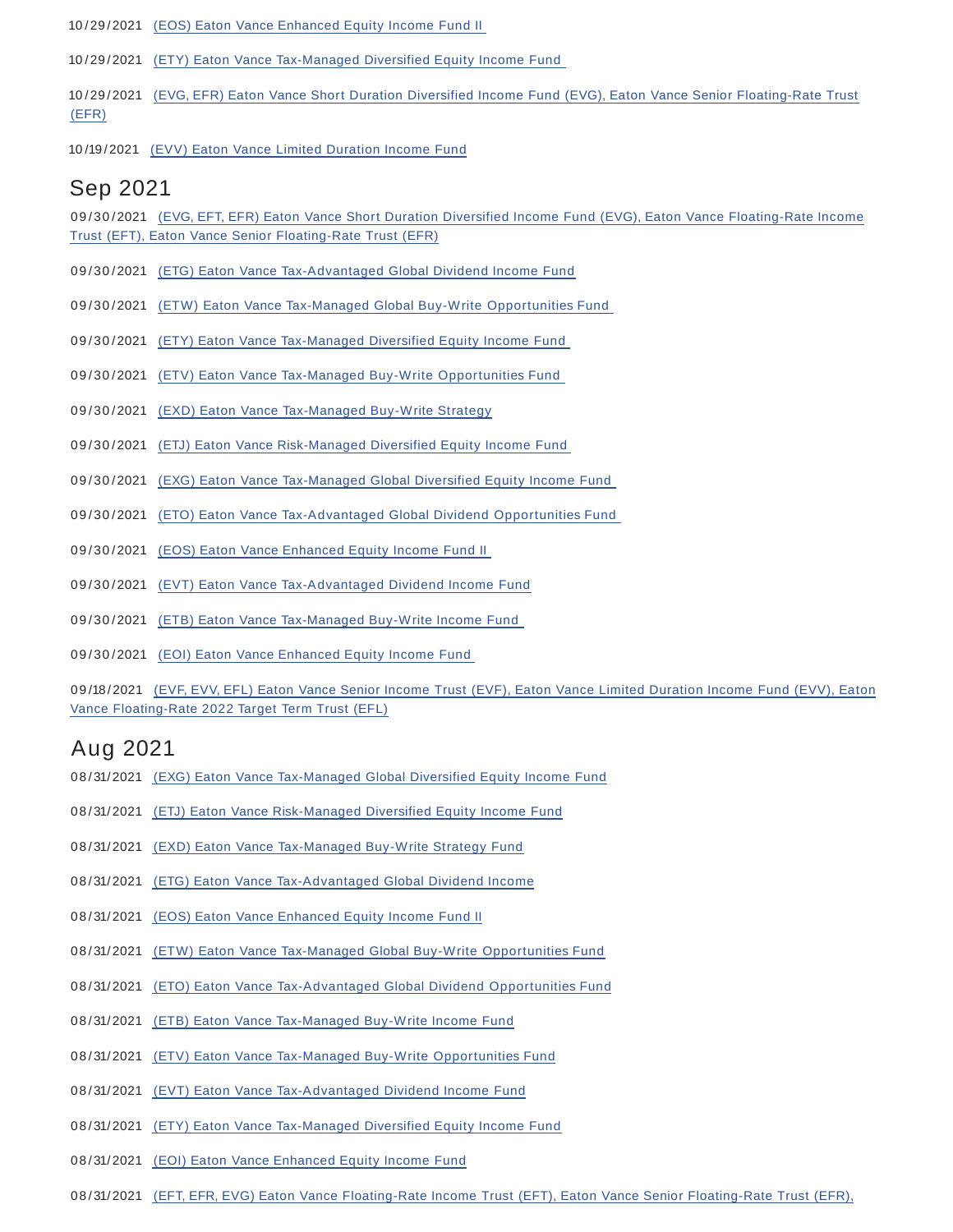#### Eaton Vance Short Duration Diversified Income Fund (EVG)

#### 08 /19 /2021 (EVV) Eaton Vance Limited Duration Income Fund

### Jul 2021

- 07/30/2021 (ETG) Eaton Vance Tax-Advantaged Global Dividend Income Fund
- 07/30/2021 (ETJ) Eaton Vance Risk-Managed Diversified Equity Income Fund
- 07/30/2021 (EXD) Eaton Vance Tax-Managed Buy-Write Strategy
- 07/30/2021 (EXG) Eaton Vance Tax-Managed Global Diversified Equity Income Fund
- 07/30/2021 (ETV) Eaton Vance Tax-Managed Buy-Write Opportunities Fund
- 07/30/2021 (ETB) Eaton Vance Tax-Managed Buy-Write Income Fund
- 07/30/2021 (ETY) Eaton Vance Tax-Managed Diversified Equity Income Fund
- 07/ 30 /2021 (EVT) Eaton Vance Tax-Advantaged Dividend Income Fund
- 07/30/2021 (ETO) Eaton Vance Tax-Advantaged Global Dividend Opportunities Fund
- 07/30/2021 (EOI) Eaton Vance Enhanced Equity Income Fund
- 07/30/2021 (ETW) Eaton Vance Tax-Managed Global Buy-Write Opportunities Fund
- 07/30/2021 (EOS) Eaton Vance Enhanced Equity Income Fund II
- 07/30/2021 (ENX,EOT,EVG) Eaton Vance New York Municipal Bond Fund (ENX), Eaton Vance National Municipal Opportunities Trust (EOT), Eaton Vance Short Duration Diversified Income Fund (EVG)
- 07/15/2021 (EVV) Eaton Vance Limited Duration Income Fund

### Jun 2021

- 06/30/2021 (ETG) Eaton Vance Tax-Advantaged Global Dividend Income Fund
- 06/30/2021 (ETY) Eaton Vance Tax-Managed Diversified Equity Income Fund
- 06/30/2021 (ETB) Eaton Vance Tax-Managed Buy-Write Income Fund
- 06/30/2021 (EOI) Eaton Vance Enhanced Equity Income Fund
- 06/30/2021 (ETV) Eaton Vance Tax-Managed Buy-Write Opportunities Fund
- 06/30/2021 (EXG) Eaton Vance Tax-Managed Global Diversified Equity Income Fund
- 06/30/2021 (EOS) Eaton Vance Enhanced Equity Income Fund II
- 06/30/2021 (ETW) Eaton Vance Tax-Managed Global Buy-Write Opportunities Fund
- 06/30/2021 (ETJ) Eaton Vance Risk-Managed Diversified Equity Income Fund
- 06/30/2021 (EVT) Eaton Vance Tax-Advantaged Dividend Income Fund
- 06/30/2021 (ETO) Eaton Vance Tax-Advantaged Global Dividend Opportunities Fund
- 06/30/2021 (EXD) Eaton Vance Tax-Managed Buy-Write Strategy Fund
- 06/30/2021 (EVG) Eaton Vance Short Duration Diversified Income Fund
- 06 /18 /2021 (EVV) Eaton Vance Limited Duration Income Fund

## May 2021

05/28/2021 (EVG, EOT) Eaton Vance Short Duration Diversified Income Fund (EVG), Eaton Vance National Municipal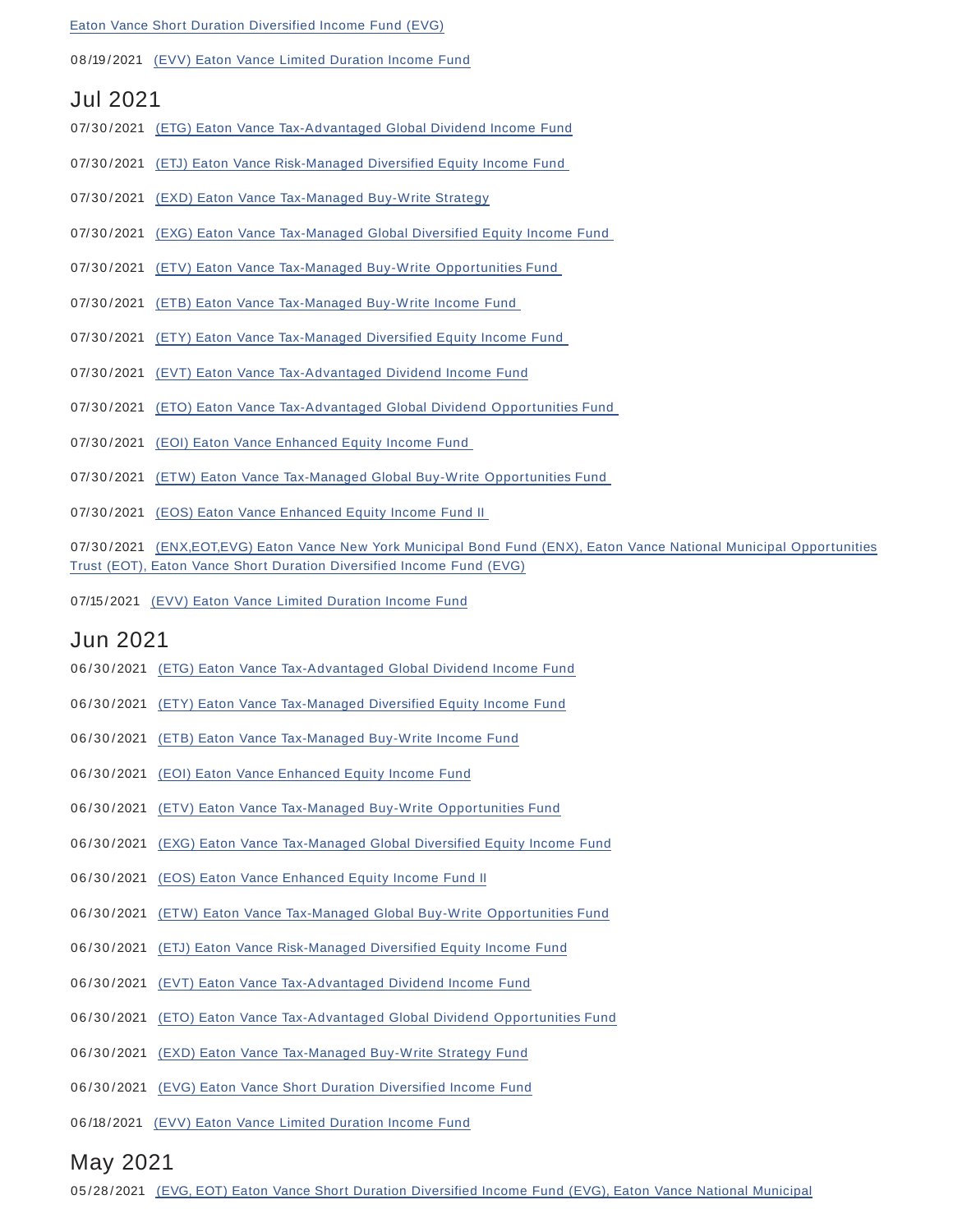#### Opportunities Trust (EOT)

- 05 /28 /2021 (ETJ) Eaton Vance Risk-Managed Diversified Equity Income Fund
- 05 /28 /2021 (ETG) Eaton Vance Tax-Advantaged Global Dividend Income Fund
- 05/28/2021 (EXG) Eaton Vance Tax-Managed Global Diversified Equity Income Fund
- 05/28/2021 (EXD) Eaton Vance Tax-Managed Buy-Write Strategy Fund
- 05 /28 /2021 (ETB) Eaton Vance Tax-Managed Buy-Write Income Fund
- 05 /28 /2021 (ETY) Eaton Vance Tax-Managed Diversified Equity Income Fund
- 05/28/2021 (ETW) Eaton Vance Tax-Managed Global Buy-Write Opportunities Fund
- 05 /28 /2021 (ETV) Eaton Vance Tax-Managed Buy-Write Opportunities Fund
- 05/28/2021 (ETO) Eaton Vance Tax-Advantaged Global Dividend Opportunities Fund
- 05 /28 /2021 (EOI) Eaton Vance Enhanced Equity Income Fund
- 05/28/2021 (EOS) Eaton Vance Enhanced Equity Income Fund II
- 05/28/2021 (EVT) Eaton Vance Tax-Advantaged Dividend Income Fund
- 05/20/2021 (EVV) Eaton Vance Limited Duration Income Fund

### Apr 2021

- 04/30/2021 (ETG) Eaton Vance Tax-Advantaged Global Dividend Income Fund
- 04/30/2021 (EXG) Eaton Vance Tax-Managed Global Diversified Equity Income Fund
- 04/30/2021 (ETJ) Eaton Vance Risk-Managed Diversified Equity Income Fund
- 04/30/2021 (EXD) Eaton Vance Tax-Managed Buy-Write Strategy Fund
- 04/30/2021 (ETV) Eaton Vance Tax-Managed Buy-Write Opportunities Fund
- 04/30/2021 (ETB) Eaton Vance Tax-Managed Buy-Write Income Fund
- 04/30/2021 (EOI) Eaton Vance Enhanced Equity Income Fund
- 04/30/2021 (ETY) Eaton Vance Tax-Managed Diversified Equity Income Fund
- 04/30/2021 (ETW) Eaton Vance Tax-Managed Global Buy-Write Opportunities Fund
- 04/30/2021 (EOS) Eaton Vance Enhanced Equity Income Fund II
- 04/30/2021 (EVG) Eaton Vance Short Duration Diversified Income Fund
- 04/30/2021 (EVT) Eaton Vance Tax-Advantaged Dividend Income Fund
- 04/30/2021 (ETO) Eaton Vance Tax-Advantaged Global Dividend Opportunities Fund
- 04/19/2021 (EVV) Eaton Vance Limited Duration Income Fund

### Mar 2021

- 03/31/2021 (ETV) Eaton Vance Tax-Managed Buy-Write Opportunities Fund
- 03/31/2021 (EVT) Eaton Vance Tax-Advantaged Dividend Income Fund
- 03/31/2021 (ETW) Eaton Vance Tax-Managed Global Buy-Write Opportunities Fund
- 03/31/2021 (EOS) Eaton Vance Enhanced Equity Income Fund II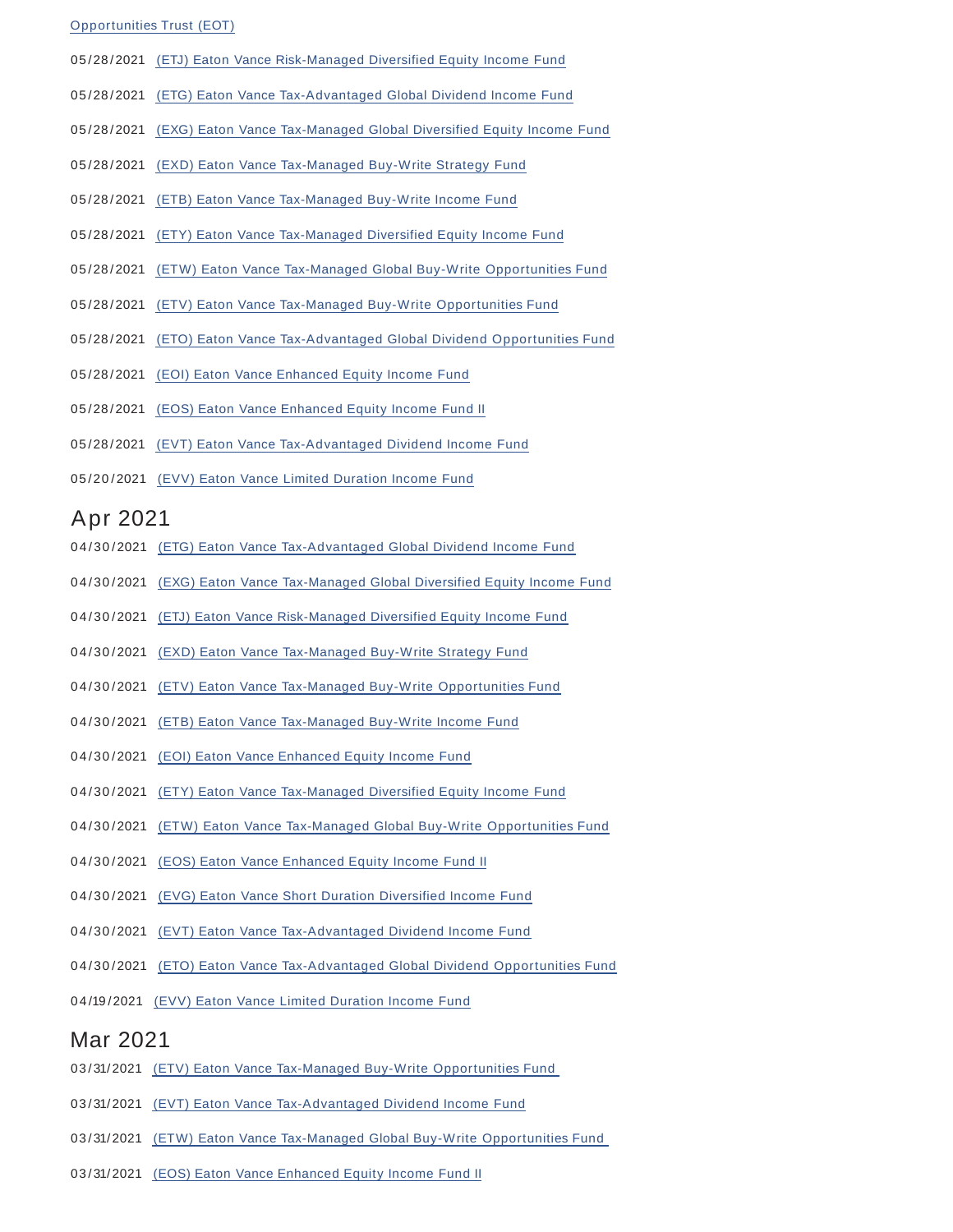- 03/31/2021 (EOI) Eaton Vance Enhanced Equity Income Fund
- 03/31/2021 (EVG, EFF) Eaton Vance Short Duration Diversified Income Fund (EVG), Eaton Vance Floating-Rate Income Plus Fund (EFF)
- 03/31/2021 (ETO) Eaton Vance Tax-Advantaged Global Dividend Opportunities Fund
- 03/31/2021 (ETG) Eaton Vance Tax-Advantaged Global Dividend Income Fund
- 03/31/2021 (ETY) Eaton Vance Tax-Managed Diversified Equity Income Fund
- 03/31/2021 (ETJ) Eaton Vance Risk-Managed Diversified Equity Income Fund
- 03/31/2021 (ETB) Eaton Vance Tax-Managed Buy-Write Income Fund
- 03/31/2021 (EXG) Eaton Vance Tax-Managed Global Diversified Equity Income Fund
- 03/31/2021 (EXD) Eaton Vance Tax-Managed Buy-Write Strategy
- 03/18/2021 (EVV) Eaton Vance Limited Duration Income Fund

#### Feb 2021

- 02/26/2021 (ETG) Eaton Vance Tax-Advantaged Global Dividend Income Fund
- 02/26/2021 (EXD) Eaton Vance Tax-Managed Buy-Write Strategy
- 02/26/2021 (EXG) Eaton Vance Tax-Managed Global Diversified Equity Income Fund
- 02/26/2021 (ETY) Eaton Vance Tax-Managed Diversified Equity Income Fund
- 02/26/2021 (ETV) Eaton Vance Tax-Managed Buy-Write Opportunities Fund
- 02/26/2021 (ETJ) Eaton Vance Risk-Managed Diversified Equity Income Fund
- 02/26/2021 (ETB) Eaton Vance Tax-Managed Buy-Write Income Fund
- 02/26/2021 (EOI) Eaton Vance Enhanced Equity Income Fund
- 02/26/2021 (EOS) Eaton Vance Enhanced Equity Income Fund II
- 02/26/2021 (EVT) Eaton Vance Tax-Advantaged Dividend Income Fund
- 02/26 /2021 (ETO) Eaton Vance Tax-Advantaged Global Dividend Opportunities Fund
- 02/26/2021 (ETW) Eaton Vance Tax-Managed Global Buy-Write Opportunities Fund
- 02/26/2021 (EVG, EFF) Eaton Vance Short Duration Diversified Income Fund (EVG), Eaton Vance Floating-Rate Income Plus Fund (EFF)
- 02/18/2021 (EVV) Eaton Vance Limited Duration Income Fund

### Jan 2021

- 01/29/2021 (EVG) Eaton Vance Short Duration Diversified Income Fund
- 01/29/2021 (EOI) Eaton Vance Enhanced Equity Income Fund
- 01/29/2021 (EOS) Eaton Vance Enhanced Equity Income Fund II
- 01/29 /2021 (ETB) Eaton Vance Tax-Managed Buy-Write Income Fund
- 01/29 /2021 (ETG) Eaton Vance Tax-Advantaged Global Dividend Income Fund
- 01/29 /2021 (ETJ) Eaton Vance Risk-Managed Diversified Equity Income Fund
- 01/29 /2021 (ETO) Eaton Vance Tax-Advantaged Global Dividend Opportunities Fund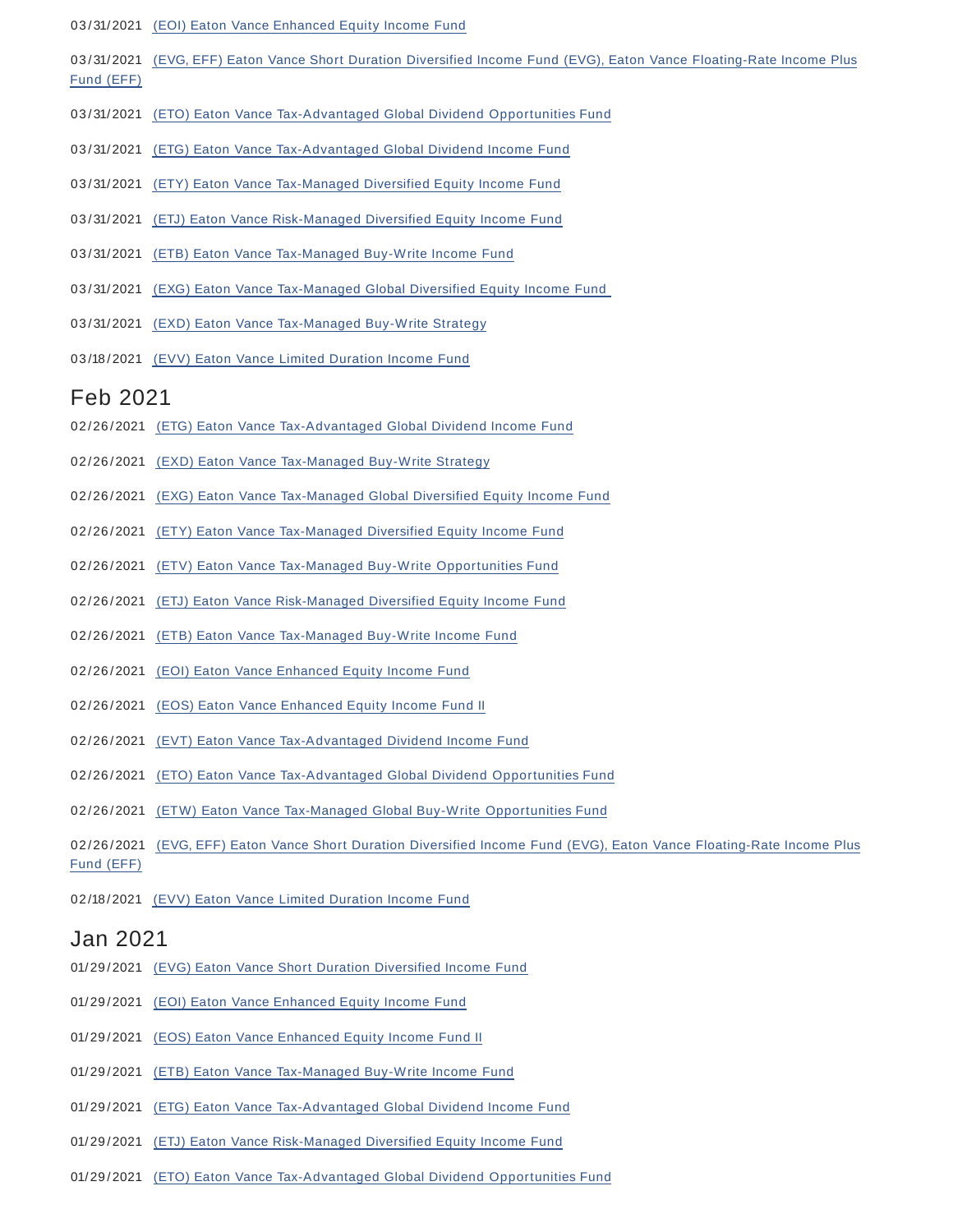- 01/29 /2021 (ETV) Eaton Vance Tax-Managed Buy-Write Opportunities Fund
- 01/29/2021 (ETW) Eaton Vance Tax-Managed Global Buy-Write Opportunities Fund
- 01/29 /2021 (ETY) Eaton Vance Tax-Managed Diversified Equity Income Fund
- 01/29 /2021 (EXD) Eaton Vance Tax-Managed Buy-Write Strategy Fund
- 01/29 /2021 (EXG) Eaton Vance Tax-Managed Global Diversified Equity Income Fund
- 01/22/2021 (EVV) Eaton Vance Limited Duration Income Fund
- 01/15 /2021 (EVT) Eaton Vance Tax-Advantaged Dividend Income Fund

#### Dec 2020

- 12/ 31/2020 (EVG) Eaton Vance Short Duration Diversified Income Fund
- 12/ 31/2020 (EXG) Eaton Vance Tax-Managed Global Diversified Equity Income Fund
- 12/ 31/2020 (EXD) Eaton Vance Tax-Managed Buy-Write Strategy
- 12/ 31/2020 (EVT) Eaton Vance Tax-Advantaged Dividend Income Fund
- 12/ 31/2020 (ETY) Eaton Vance Tax-Managed Diversified Equity Income Fund
- 12/ 31/2020 (ETW) Eaton Vance Tax-Managed Global Buy-Write Opportunities Fund
- 12/ 31/2020 (ETV) Eaton Vance Tax-Managed Buy-Write Opportunities Fund
- 12/ 31/2020 (ETO) Eaton Vance Tax-Advantaged Global Dividend Opportunities Fund
- 12/ 31/2020 (ETJ) Eaton Vance Risk-Managed Diversified Equity Income Fund
- 12/ 31/2020 (ETG) Eaton Vance Tax-Advantaged Global Dividend Income Fund
- 12/ 31/2020 (ETB) Eaton Vance Tax-Managed Buy-Write Income Fund
- 12/ 31/2020 (EOS) Eaton Vance Enhanced Equity Income Fund II
- 12/ 31/2020 (EOI) Eaton Vance Enhanced Equity Income Fund
- 12/18 /2020 (EVV) Eaton Vance Limited Duration Income Fund

### Nov 2020

- 11/ 30 /2020 (EXG) Eaton Vance Tax-Managed Global Diversified Equity Income Fund
- 11/ 30 /2020 (EXD) Eaton Vance Tax-Managed Buy-Write Strategy
- 11/ 30 /2020 (ETJ) Eaton Vance Risk-Managed Diversified Equity Income Fund
- 11/ 30 /2020 (ETG) Eaton Vance Tax-Advantaged Global Dividend Income Fund
- 11/ 30 /2020 (ETV) Eaton Vance Tax-Managed Buy-Write Opportunities Fund
- 11/ 30 /2020 (ETY) Eaton Vance Tax-Managed Diversified Equity Income Fund
- 11/ 30 /2020 (ETB) Eaton Vance Tax-Managed Buy-Write Income Fund
- 11/30/2020 (EOI) Eaton Vance Enhanced Equity Income Fund
- 11/ 30 /2020 (ETW) Eaton Vance Tax-Managed Global Buy-Write Opportunities Fund
- 11/30/2020 (EVT) Eaton Vance Tax-Advantaged Dividend Income Fund
- 11/ 30 /2020 (ETO) Eaton Vance Tax-Advantaged Global Dividend Opportunities Fund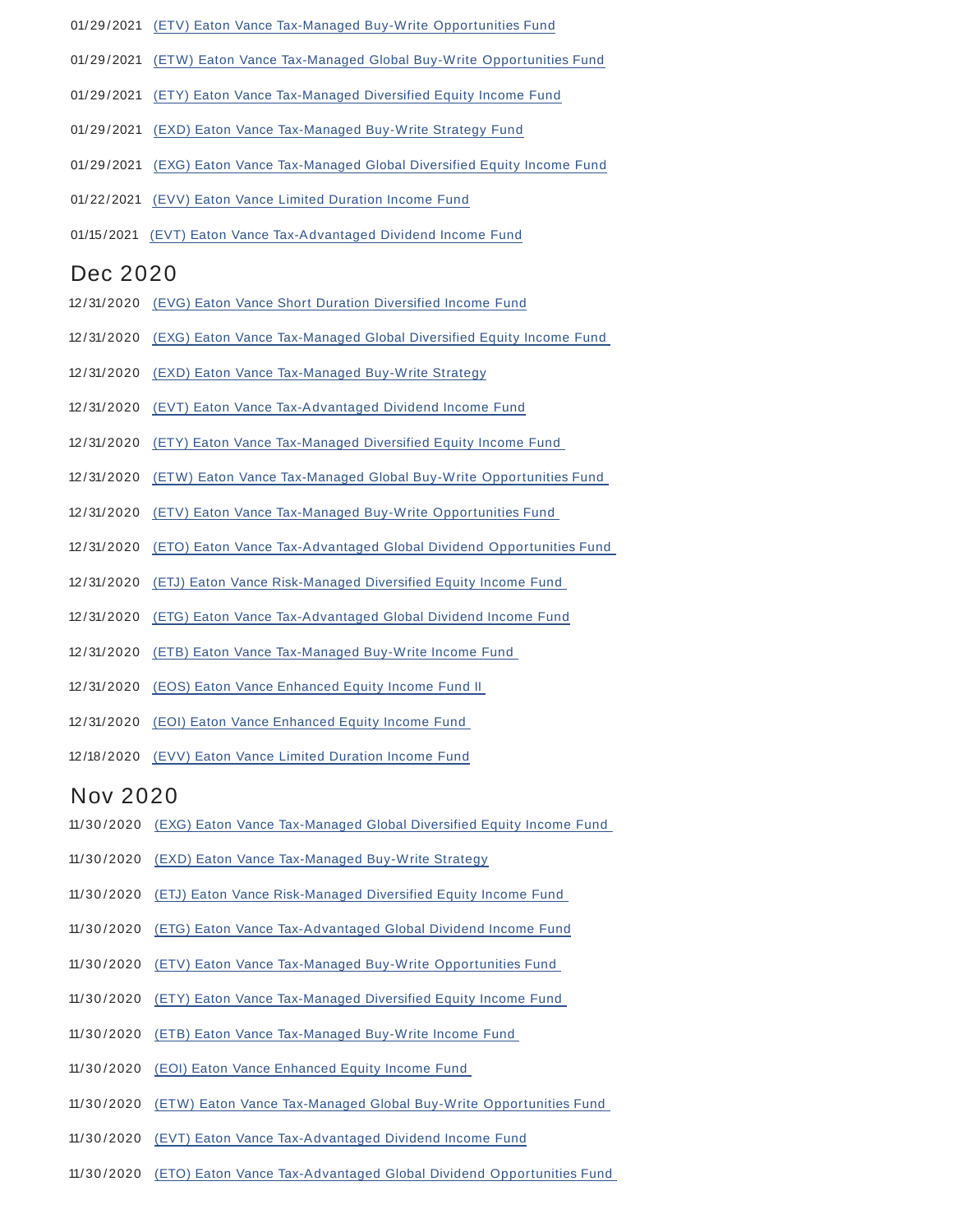11/30/2020 (EOS) Eaton Vance Enhanced Equity Income Fund II

11/ 30 /2020 (EVG, EFF) Eaton Vance Short Duration Diversified Income Fund (EVG), Eaton Vance Floating-Rate Income Plus Fund (EFF)

11/19 /2020 (EVV) Eaton Vance Limited Duration Income Fund

### Oct 2020

- 10/30/2020 (EXG) Eaton Vance Tax-Managed Global Diversified Equity Income Fund
- 10/30/2020 (EXD) Eaton Vance Tax-Managed Buy-Write Strategy
- 10 / 30 /2020 (ETJ) Eaton Vance Risk-Managed Diversified Equity Income Fund
- 10 / 30 /2020 (ETG) Eaton Vance Tax-Advantaged Global Dividend Income Fund
- 10/30/2020 (EOI) Eaton Vance Enhanced Equity Income Fund
- 10/30/2020 (ETV) Eaton Vance Tax-Managed Buy-Write Opportunities Fund
- 10 / 30 /2020 (ETY) Eaton Vance Tax-Managed Diversified Equity Income Fund
- 10 / 30 /2020 (ETB) Eaton Vance Tax-Managed Buy-Write Income Fund
- 10/30/2020 (ETW) Eaton Vance Tax-Managed Global Buy-Write Opportunities Fund
- 10/30/2020 (ETO) Eaton Vance Tax-Advantaged Global Dividend Opportunities Fund
- 10/30/2020 (EVT) Eaton Vance Tax-Advantaged Dividend Income Fund
- 10/30/2020 (EOS) Eaton Vance Enhanced Equity Income Fund II
- 10 / 30 /2020 (EVG, EFF) Eaton Vance Short Duration Diversified Income Fund (EVG), Eaton Vance Floating-Rate Income Plus Fund (EFF)
- 10 /20 /2020 (EVV) Eaton Vance Limited Duration Income Fund

### Sep 2020

- 09/30/2020 (EXG) Eaton Vance Tax-Managed Global Diversified Equity Income Fund
- 09/30/2020 (EXD) Eaton Vance Tax-Managed Buy-Write Strategy
- 09/30/2020 (ETJ) Eaton Vance Risk-Managed Diversified Equity Income Fund
- 09/30/2020 (ETG) Eaton Vance Tax-Advantaged Global Dividend Income Fund
- 09/30/2020 (ETY) Eaton Vance Tax-Managed Diversified Equity Income Fund
- 09/30/2020 (ETV) Eaton Vance Tax-Managed Buy-Write Opportunities Fund
- 09/30/2020 (ETB) Eaton Vance Tax-Managed Buy-Write Income Fund
- 09/30/2020 (EOI) Eaton Vance Enhanced Equity Income Fund
- 09/30/2020 (ETO) Eaton Vance Tax-Advantaged Global Dividend Opportunities Fund
- 09/30/2020 (ETW) Eaton Vance Tax-Managed Global Buy-Write Opportunities Fund
- 09/30/2020 (EVT) Eaton Vance Tax-Advantaged Dividend Income Fund
- 09/30/2020 (EOS) Eaton Vance Enhanced Equity Income Fund II
- 09/30/2020 (EVG, EFF) Eaton Vance Short Duration Diversified Income Fund (EVG), Eaton Vance Floating-Rate Income Plus Fund (EFF)
- 09 /18 /2020 (EVV) Eaton Vance Limited Duration Income Fund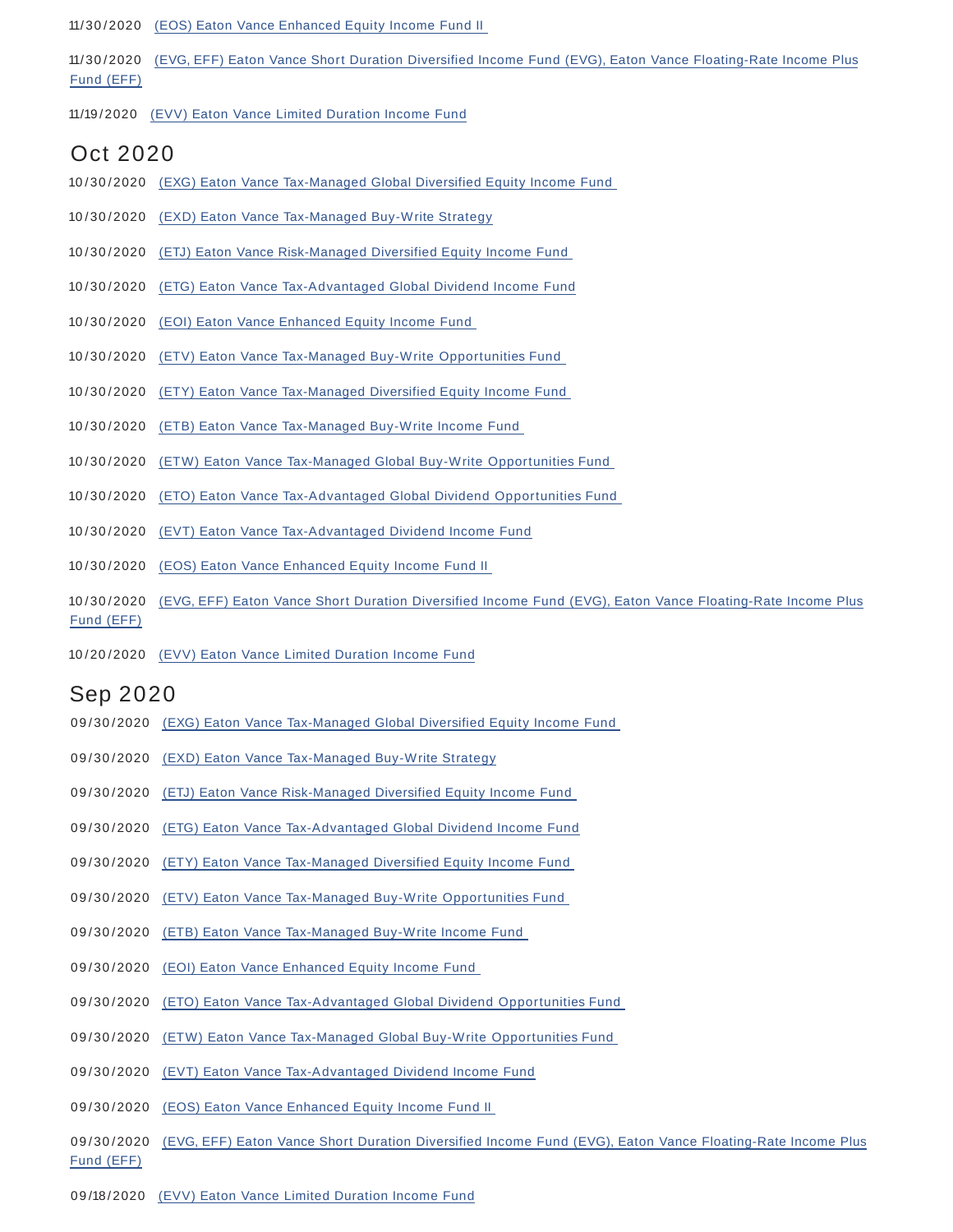## Aug 2020

- 08/31/2020 (ETJ) Eaton Vance Risk-Managed Diversified Equity Income Fund
- 08/31/2020 (ETG) Eaton Vance Tax-Advantaged Global Dividend Income Fund
- 08/31/2020 (EXG) Eaton Vance Tax-Managed Global Diversified Equity Income Fund
- 08/31/2020 (EXD) Eaton Vance Tax-Managed Buy-Write Strategy
- 08/31/2020 (ETY) Eaton Vance Tax-Managed Diversified Equity Income Fund
- 08/31/2020 (EVT) Eaton Vance Tax-Advantaged Dividend Income Fund
- 08/31/2020 (ETW) Eaton Vance Tax-Managed Global Buy-Write Opportunities Fund
- 08/31/2020 (ETO) Eaton Vance Tax-Advantaged Global Dividend Opportunities Fund
- 08/31/2020 (ETV) Eaton Vance Tax-Managed Buy-Write Opportunities Fund
- 08/31/2020 (ETB) Eaton Vance Tax-Managed Buy-Write Income Fund
- 08/31/2020 (EOI) Eaton Vance Enhanced Equity Income Fund
- 08/31/2020 (EOS) Eaton Vance Enhanced Equity Income Fund II
- 08/31/2020 (EVG, EFF) Eaton Vance Short Duration Diversified Income Fund (EVG), Eaton Vance Floating-Rate Income Plus Fund (EFF)
- 08/20/2020 (EVV) Eaton Vance Limited Duration Income Fund

### Jul 2020

- 07/ 31/2020 (EVG) Eaton Vance Short Duration Diversified Income Fund
- 07/ 31/2020 (ETV) Eaton Vance Tax-Managed Buy-Write Opportunities Fund
- 07/31/2020 (EOI) Eaton Vance Enhanced Equity Income Fund
- 07/31/2020 (EOS) Eaton Vance Enhanced Equity Income Fund II
- 07/ 31/2020 (ETB) Eaton Vance Tax-Managed Buy-Write Income Fund
- 07/31/2020 (ETG) Eaton Vance Tax-Advantaged Global Dividend Income Fund
- 07/ 31/2020 (ETJ) Eaton Vance Risk-Managed Diversified Equity Income Fund
- 07/31/2020 (ETO) Eaton Vance Tax-Advantaged Global Dividend Opportunities Fund
- 07/31/2020 (ETW) Eaton Vance Tax-Managed Global Buy-Write Opportunities Fund
- 07/31/2020 (ETY) Eaton Vance Tax-Managed Diversified Equity Income Fund
- 07/ 31/2020 (EVT) Eaton Vance Tax-Advantaged Dividend Income Fund
- 07/ 31/2020 (EXD) Eaton Vance Tax-Managed Buy-Write Strategy
- 07/31/2020 (EXG) Eaton Vance Tax-Managed Global Diversified Equity Income Fund
- 07/20/2020 (EVV) Eaton Vance Limited Duration Income Fund

### Jun 2020

- 06/30/2020 (EXG) Eaton Vance Tax-Managed Global Diversified Equity Income Fund
- 06/30/2020 (EXD) Eaton Vance Tax-Managed Buy-Write Strategy
- 06/30/2020 (ETJ) Eaton Vance Risk-Managed Diversified Equity Income Fund